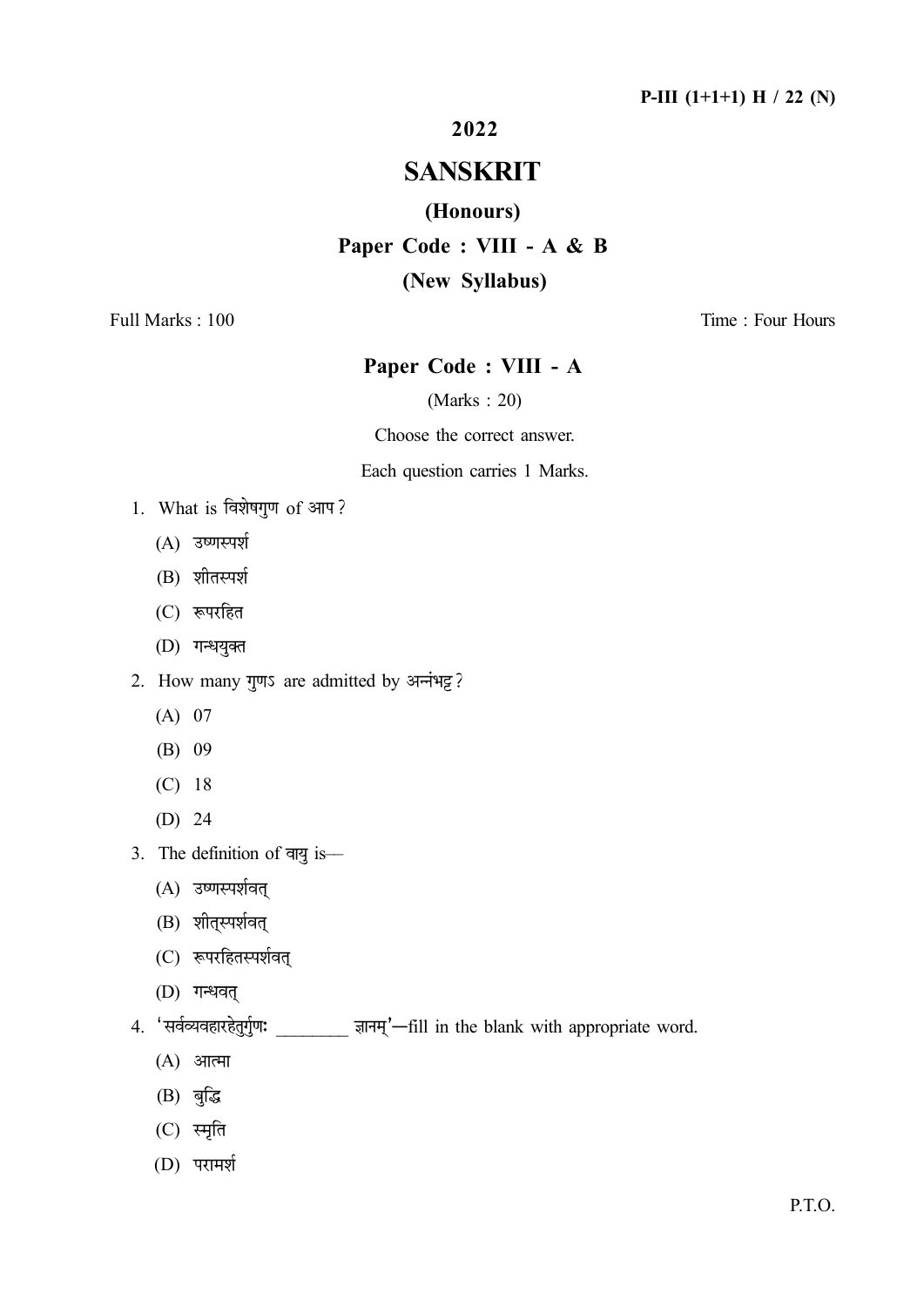- $5.$  प्रयत्न is a  $\frac{1}{1}$ .
	- (A)
	- (B) पदार्थ
	- (C)
	- (D)
- 6. What is meant by बाल in तर्कसंग्रह?
	- (A) बालक
	- (B) ग्रहणपटु
	- (C) धारणपटु
	- (D)
- 7. 'बह्लिरनुष्णो द्रव्यत्वात्'-What types of हेत्वाभास is here?
	- (A) आश्रयासिद्ध
	- (B) स्वरूपासिद्ध
	- (C) वाधित
	- (D)
- 8. Which इन्द्रिय is responsible for the realization of सुख and दुःख?
	- $(A)$  चक्षुः
	- (B)
	- (C) मनः
	- (D)
- 9. What is the other name of
	- $(A)$  कृति
	- $(B)$  गति
	- (C)
	- (D)
- 10. How many कारणऽ are admitted by अन्नंभट्ट?
	- (A) 2
	- (B) 3
	- (C) 4
	- (D) 5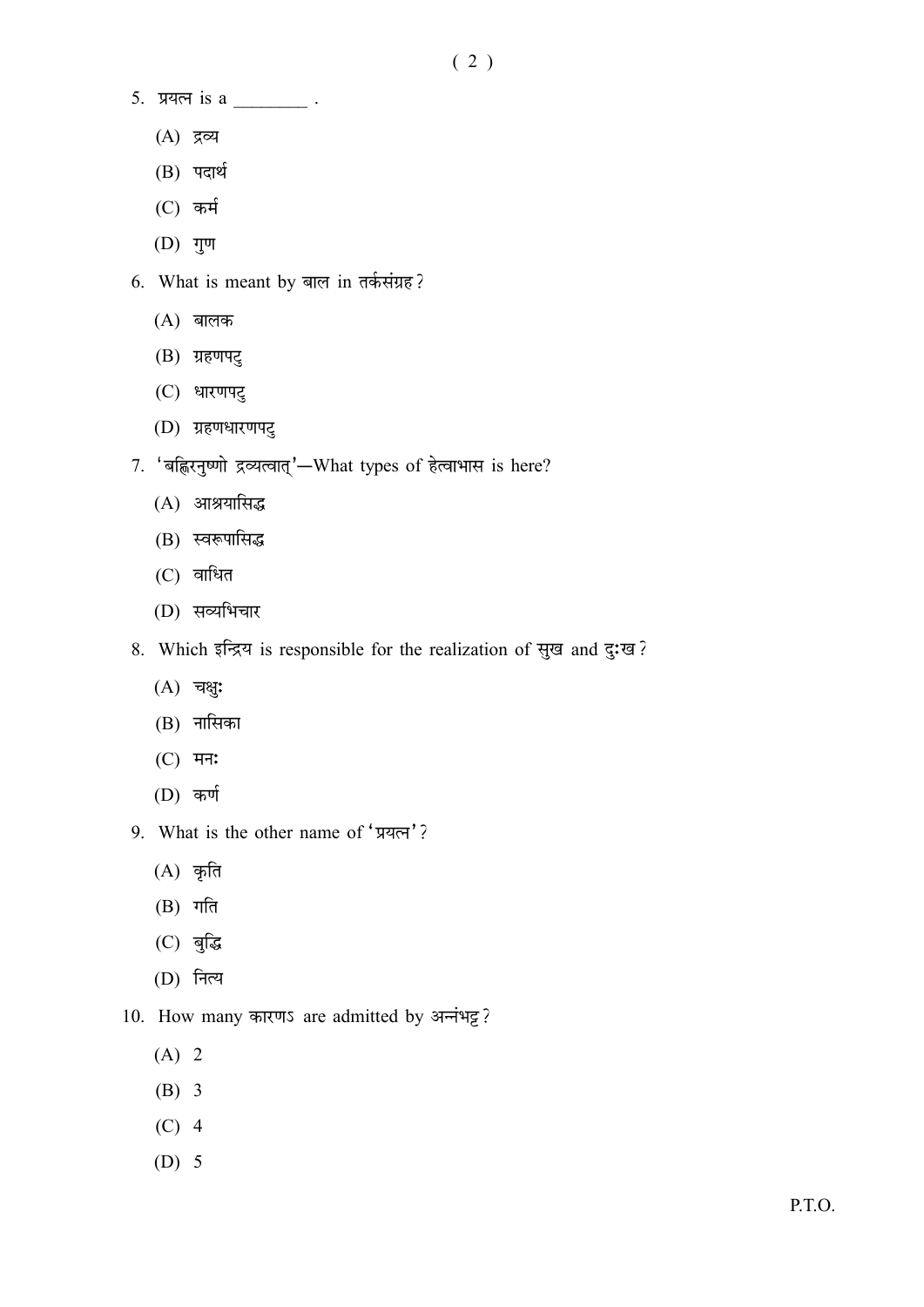- 11.  $'$  मिथ्याज्ञानं $\frac{1}{2}$  fill in the blank.
	- (A)
	- (B)
	- (C) अनभुत
	- (D) योग्यता
- 12. Who was the first तीर्थंङ्कर of Jainism?
	- $(A)$  महावीर
	- (B) पार्श्वनाथ
	- (C) ऋषभदेव
	- (D)
- 13. What is the other name of
	- (A)
	- (B) सेश्वर सांख्य
	- (C) भाहमीमांसा
	- (D) द्वैताद्वैत
- 14. According to Buddhism the number of आर्यसत्यऽ are-
	- (A) 03
	- (B) 04
	- (C) 02
	- (D) 05
- 15. Who is the author of सर्वदर्शनसंग्रह?
	- (A)
	- (B)
	- (C)
	- (D)
- 16. Who are पीलुपाकवादिनऽ?
	- (A) वैशिषिका:
	- (B) नैयायिका:
	- (C)
	- (D)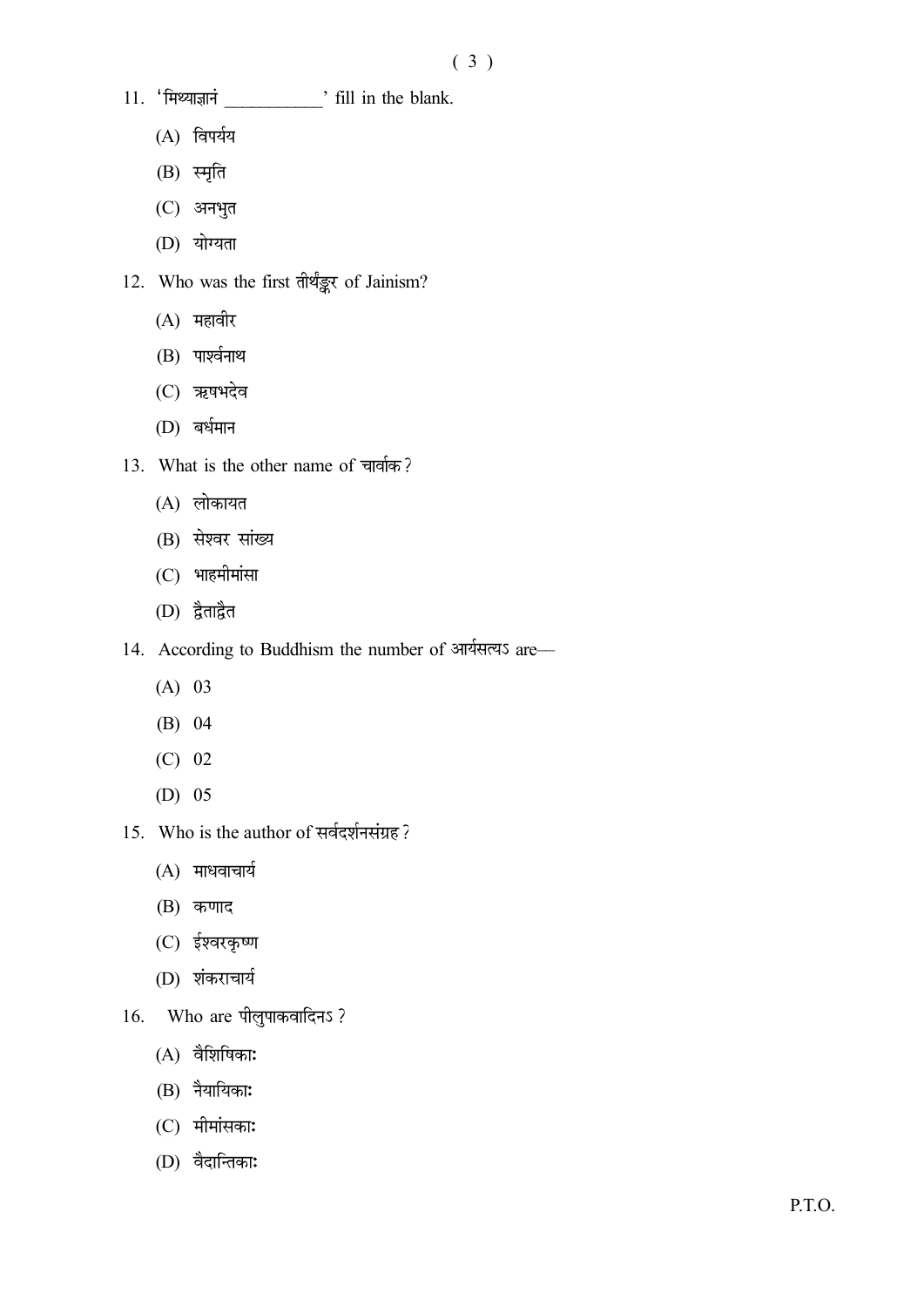- 17. How many तत्त्वऽ are accepted by सांख्यदर्शन ?
	- (A) 22
	- (B) 23
	- (C) 24
	- (D) 25
- 18. Who are the
	- $(A)$  माध्यमिकाः
	- (B) योगाचारा:
	- (C) वैभाषिकाः
	- (D)
- 19. Which school belongs to
	- (A) सांख्य
	- (B) योग
	- $(C)$  जैन
	- (D)
- 20. Who is the author of
	- (A)
	- (B)
	- (C)
	- (D)